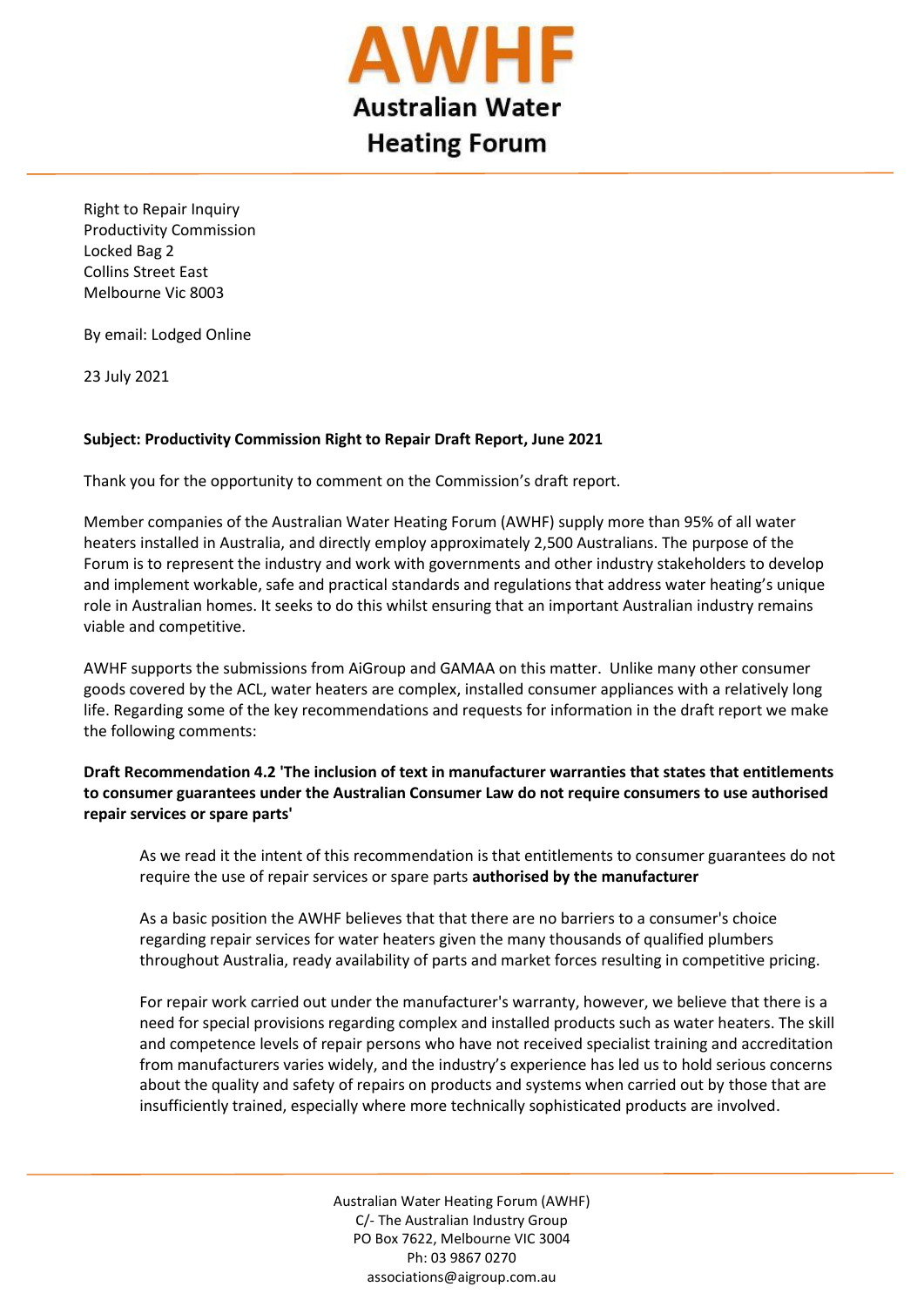There are many cases where repairers attempt to carry out repairs and either fail to fix the problem and/or introduce new problems and/or cause damage to the water heater and/or installation. The repair of parts contrary to manufacturer instructions and the use of replacement parts not originating from, or specified by, the manufacturer is likely to adversely impact safety, functionality and reliability of the water heater and render the (mandatory) product safety certifications invalid. In these cases, connection of the water heater to the energy supplies (typically gas and/or electricity) and water plumbing infrastructure and subsequent operation would contravene the various state and territory product and installation safety regulations and, more importantly, result in serious safety concerns for the community. This applies whether or not the parts are replaced during warranty or outside of warranty. For gas water heaters in many cases this will also contravene the requirements of Australian Standard AS4575:2019 'Gas Appliances - Servicing of Type A gas appliances' now mandated in various states and territories.

The AWHF therefore opposes Draft Recommendation 4.2. Rather, for repair claims during the manufacturer warranty period, the ACL should place an obligation on the consumer to approach the manufacturer in the first instance. If the manufacturer does not respond in a timely manner or otherwise fails to meet their obligations under the ACL, the consumer has the right to approach an alternative repair service provider.

As a general rule, manufacturers should not be obliged to reimburse consumers for warranty repairs carried out by an alternative repair service provider if they never approached the manufacturer to carry out such a repair in the first place, and/or used parts not authorised by the manufacturer.

Manufacturers should also have the right to refuse warranty if the root cause of the product defect or fault is consumer misuse or failure by the consumer to have prescribed periodic service and maintenance works carried out.

Furthermore there must be an obligation on any service provider to warrant their work for a reasonable period relative to the product and work performed.

## **Information Request 4.3 Prohibiting manufacturer warranties from being voided if consumers do not use the repairers and spare parts specified by the manufacturer.**

From our comments to Draft Recommendation 4.2 it follows that we do not support any proposal that prohibits manufacturers from voiding their warranty if repair service providers and/or parts not authorized by the manufacturer are used.

## **Draft Recommendation 3.1 ACCC to develop and publish guidance on how long common household products could reasonably be expected to last without fault (durability) under consumer guarantees. Guidance could use ranges for different value products.**

As we read it, this recommendation aims to provide guidance as to how long major categories of common household product within specific price ranges can be expected to last without fault **and that it is expected the consumer does not have to pay for repairs and parts during this timeframe.** 

The AWHF does not support the proposal that the ACCC publish guidance on the longevity of common household products, even if this advice is expressed as ranges.

The longevity and durability of water heaters sold in the Australian market varies greatly, dependent on a large number of variables. These include but are not limited to:

o the climate in which the water heater is installed (extreme temperatures of the ambient air and water reduce the life of the product)